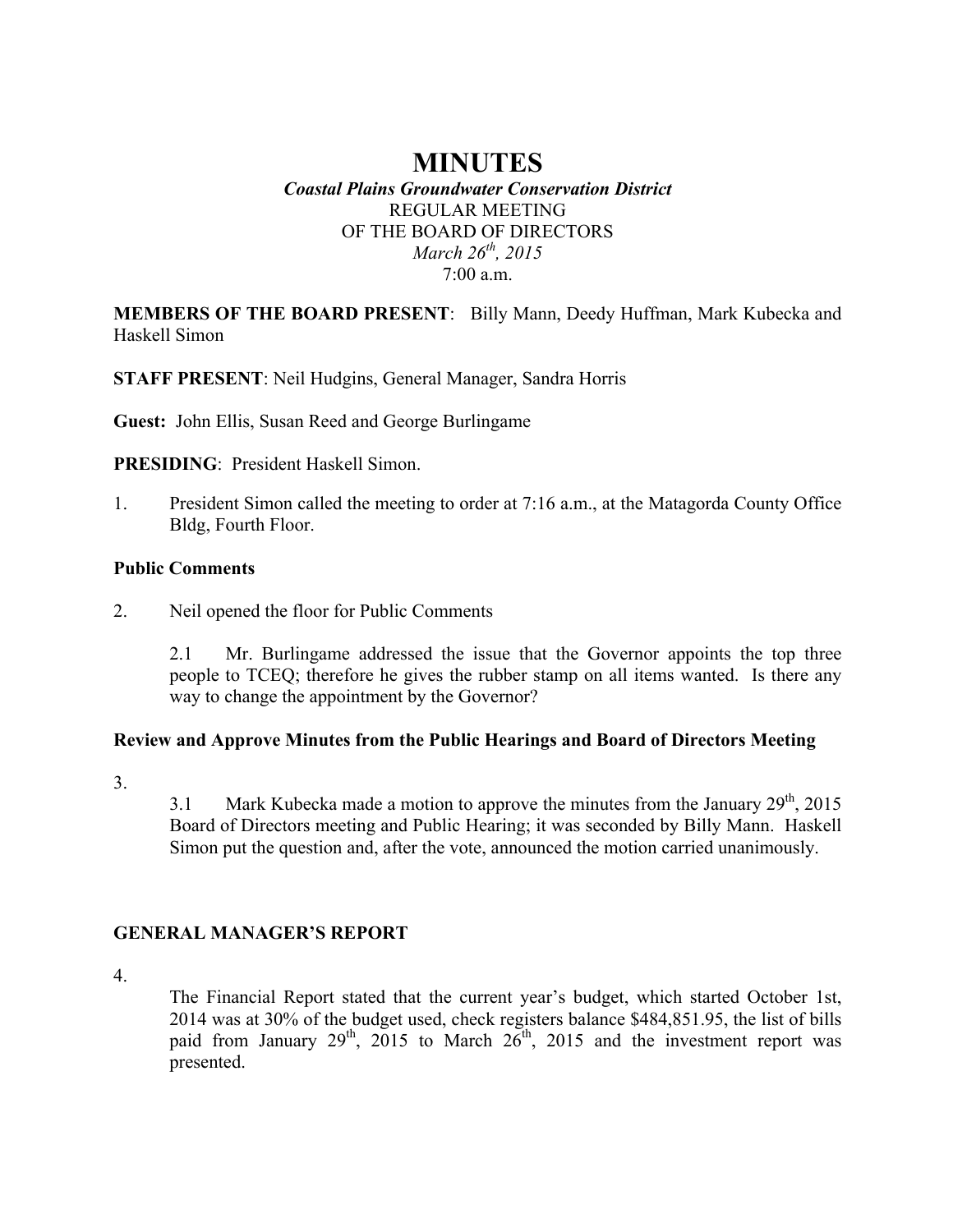4.1 Billy Mann made a motion to accept the financial report; it was seconded by Deedy Huffman. Haskell Simon put the question and, after the vote, announced the motion carried unanimously.

- 4.2 Mr. Hudgins presented the Texas Drought Conditions
- 4.3 Mr. Hudgins gave an updated on Proposed Groundwater Legislation
- 4.4 Mr. Hudgins presented the board with the Monitor Well Report
- 4.5 Neil Hudgins presented the Water Usage Reports.
- 4.6 Upcoming meetings included: CBGCD upcoming Board Meeting

### **Review and Approve Permit Application discuss in Public Hearing**

5. Neil opened the floor for discussion on the Permit Applications as presented in the Public Hearing.

5.1 Deedy Huffman made a motion to approve the Permit Application; it was seconded by Mark Kubecka. Haskell Simon put the question and, after the vote, announced the motion carried unanimously.

#### **Presentation of 2013-14 Fiscal Year Audit by Susan Reed**

6. Susan Reed presented all the board members with a copy of the audit. She reviewed the Management section with the board and discussed if there were any problems encountered during the audit. She stated that she encounter no problem and was a clean audit.

6.1 Billy Mann made a motion to approve the 2013-14 Fiscal Year Audit as it was presented; it was seconded by Deedy Huffman. Haskell Simon put the question and, after the vote, announced the motion carried unanimously.

## **Update on Tres Palacios vs Matagorda County appraisal roll**

7. Sandra Horris presented the board with a copy of the short payment for Tres Palacios Gas Storage for the 2014 appraisal values; Coastal Plains GCD loss was \$14,781.60.

#### **Other Business**